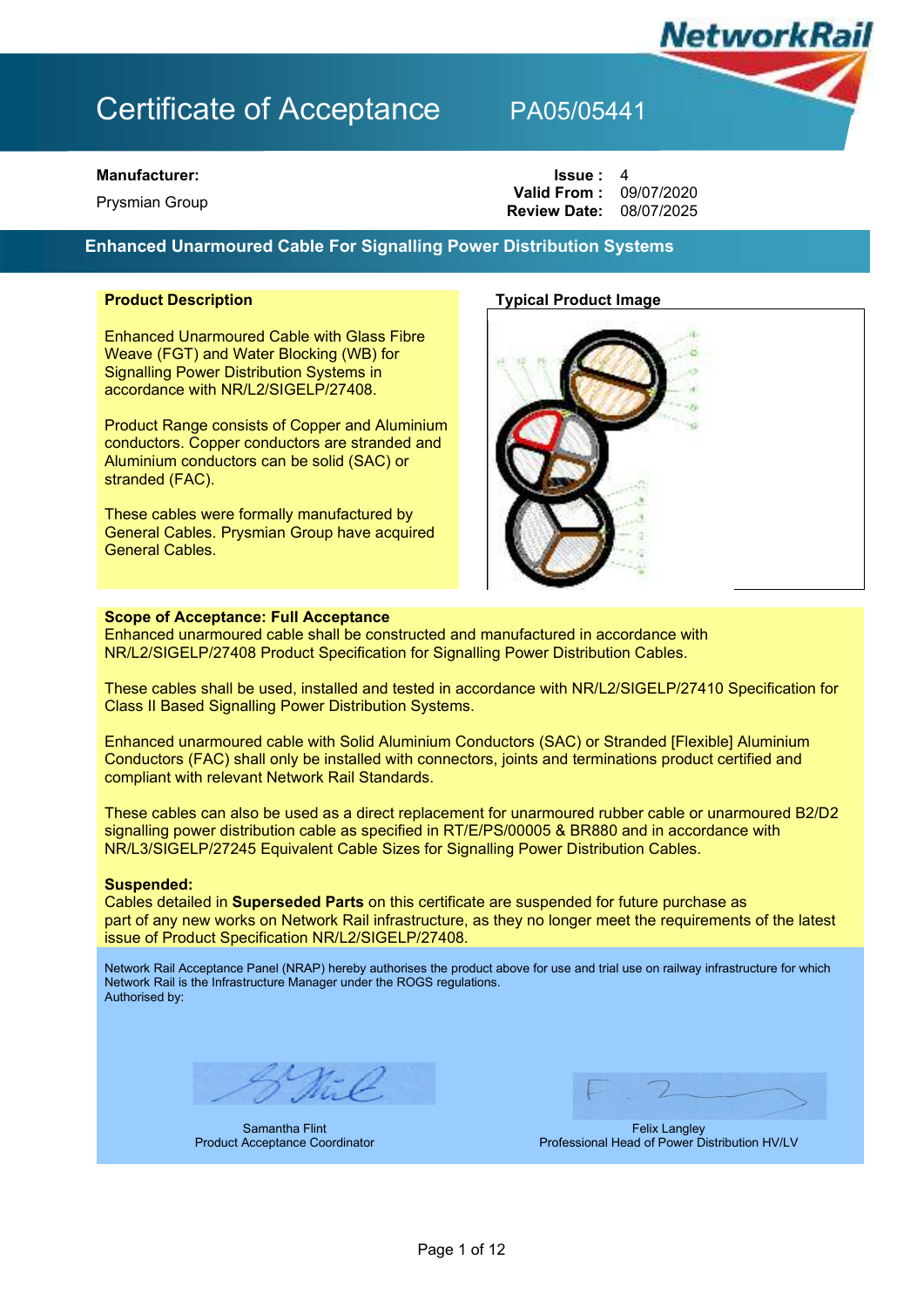**Prysmian Group** 

**Manufacturer: Issue :** 4 **Review Date:** 08/07/2025 **Valid From: 09/07/2020** 

**NetworkRail** 

## **Specific Conditions**

*The following Conditions are specific to the approved product/s contained within this Certificate. These conditions must be adhered to in addition to the Network Rail General Conditions contained within the "General Terms and Conditions" section.* 

*Failure to adhere to these conditions may result in the withdrawal or suspension of Acceptance of some, or all of the items contained within the accepted configuration.* 

## **Manufacturer**

- 1) Cable shall be manufactured in accordance with the latest issue of NR/L2/SIGELP/27408.<br>2) Enhanced Unarmoured Cable shall be tested in accordance with Manufacturers' productio
- 2) Enhanced Unarmoured Cable shall be tested in accordance with Manufacturers' production test and inspection schedule and certificate. Production certification testing should be in accordance with manufacturers Standard Operating Procedures (SOP).
- 3) A Production Test and Inspection Certificate shall be supplied with each drum of cable.
- 4) Each cable drum shall be labelled in accordance with NR/L2/SIGELP/27408.
- 5) Manufacturers shall provide installation, operation and maintenance instructions.

### **User**

- 1) Enhanced Unarmoured cable shall be installed in accordance with NR/L2/SIGELP/27410 Specification for Class II Based Signalling Power Distribution Systems. Lineside cable should be installed within closed containment for mechanical, environmental and electrical protection in accordance with best practice and where reasonably practical.
- 2) Where Enhanced Unarmoured Cable is used in a Class II Based Signalling Power Distribution System, brass glands (metallic) shall only be used with fully insulated adaptor/reducer (Certificate PA05/05575) when terminating into a Class II FSP Switchgear Assembly. The insulated adaptor reducer shall demonstrate a dielectric strength exceeding 3.5kV, in accordance with NR/L2/SIGELP/27410.
- 3) When Enhanced Unarmoured Cable is to be installed in a Legacy Signalling Power Distribution Systems then flexible conduit and glanding in accordance with NR/L2/SIGELP/27421 and NR/L2/SIGELP/27422 should be used.
- 4) Scissors suitable for use with Glass Fibre Tape (rodent protection) and in accordance with Manufacturer's instructions shall be used to trim excess Glass Fibre Tape prior to making off. Manufacturer's installation guidance shall be read and understood prior to any installation.
- 5) Gloves and suitable protective eyewear shall be worn while unwrapping and preparing the cable in accordance with the Manufacturer's instructions. Manufacturer's installation guidance shall be read and understood prior to any installation.
- 6) Installers shall construct Enhanced Unarmoured Cabling termination in accordance with cable, connectors and joint manufacturer's instructions and guidance. Good installation practice is essential to prevent oxidation at termination between any conductor and connector or joint. Oxidation may result in a high resistance connection. NR/L2/SIGELP/27423 Product Specification for Connectors and Joints for Signalling Power Cables shall be followed.
- 7) Installers and maintainers shall have access to training manuals/briefing notes and shall have had an appropriate level of training and briefing before using products detailed within this certificate.
- 8) Cable to be installed and maintained in accordance with manufacturer's provided guidance documentation.
- 9) No reworking of Aluminium conductors is permitted. Any remedial work requires the connector and cable end to be discarded.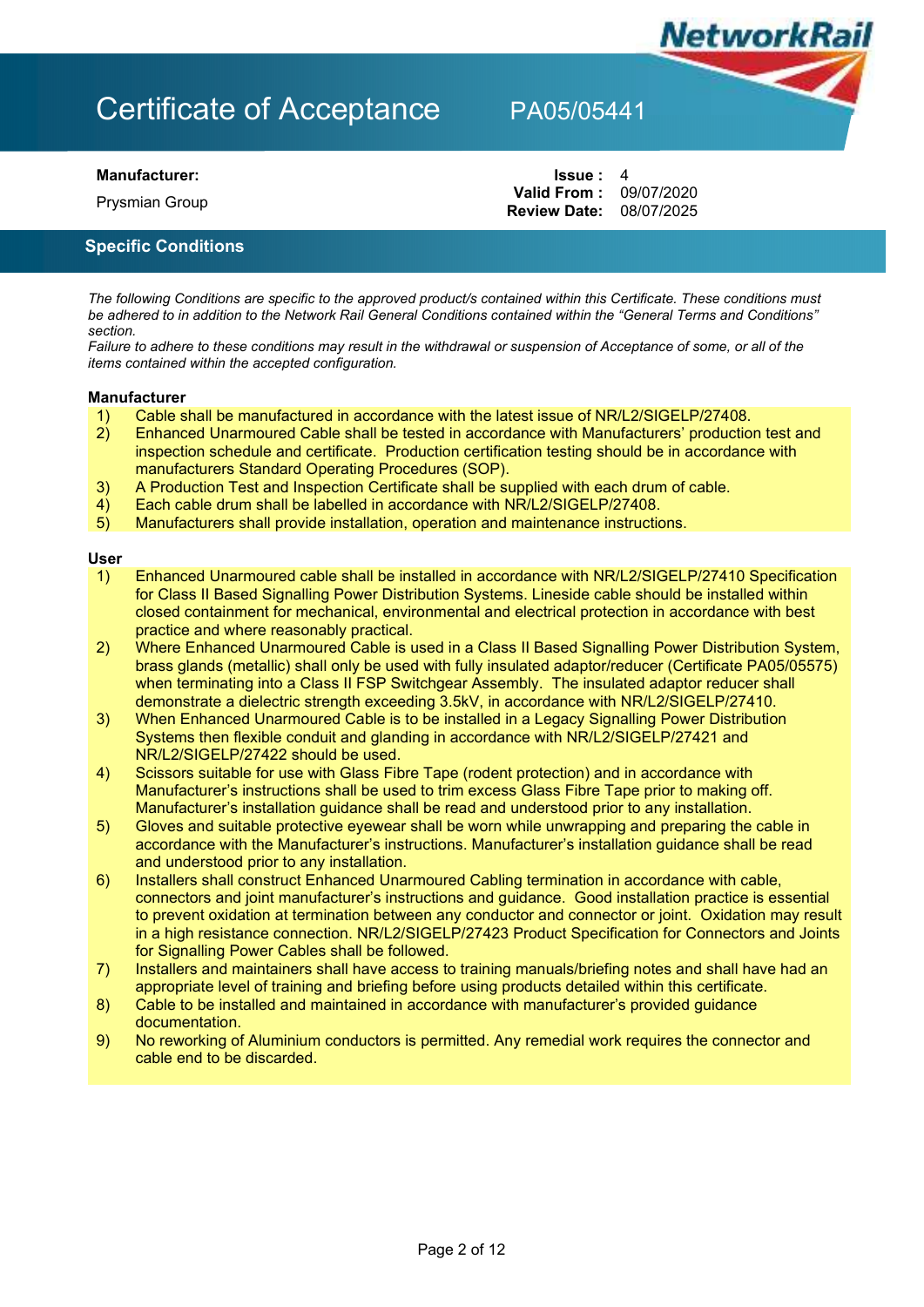

## **Manufacturer:**

**Prysmian Group** 

| Issue :                        | 4 |
|--------------------------------|---|
| <b>Valid From: 09/07/2020</b>  |   |
| <b>Review Date: 08/07/2025</b> |   |

## **Product Configuration**

## **Notes**

| <b>Abbreviation</b> | <b>Description</b>                             |
|---------------------|------------------------------------------------|
| <b>CU</b>           | <b>Copper Conductor</b>                        |
| <b>SAC</b>          | Solid Aluminium Conductor                      |
| <b>FAC</b>          | <b>Stranded [Flexible] Aluminium Conductor</b> |
| <b>XLPE</b>         | <b>Cross-linked Polyethylene</b>               |
| <b>FGT</b>          | <b>Fibre Glass Tape</b>                        |
| <b>WB</b>           | <b>Water Blocking</b>                          |
| PVC                 | <b>Polyvinyl Chloride</b>                      |

## **2-Core Copper Enhanced Unarmoured Cable (Cu)**



| Manufacturer's<br>Part No. | <b>Description</b>              | <b>Sheath</b><br><b>Material</b> | Cross-section<br>Area $(mm2)$ | Catalogue No. |
|----------------------------|---------------------------------|----------------------------------|-------------------------------|---------------|
| ۰                          |                                 |                                  | 10                            | 006/186019    |
| 1805.00.00.012             |                                 |                                  | 16                            | 006/186020    |
| 1858212                    |                                 |                                  | 25                            | 006/186021    |
| 1858213                    |                                 |                                  | 35                            | 006/186022    |
| 1858214                    | 2 Core CU / XLPE / WB/ FGT / WB | <b>PVC</b>                       | 50                            | 006/186023    |
| 1858215                    |                                 |                                  | 70                            | 006/186024    |
| 20337773                   |                                 |                                  | 95                            | 006/186025    |
| 1858217                    |                                 |                                  | 120                           | 006/186026    |
| 1858218                    |                                 |                                  | 150                           | 006/186103    |
| 1858219                    |                                 |                                  | 185                           | 006/186104    |

## **2-Core Solid Aluminium Enhanced Unarmoured Cable (SAC)**



| Manufacturer's<br>Part No. | <b>Description</b>               | <b>Sheath</b><br><b>Material</b> | Cross-section<br>Area $(mm2)$ | Catalogue No. |
|----------------------------|----------------------------------|----------------------------------|-------------------------------|---------------|
|                            | 2 Core SAC / XLPE / WB/ FGT / WB | <b>PVC</b>                       | 16                            | 006/186035    |
| 50003966                   |                                  |                                  | 25                            | 006/186036    |
| 50003967                   |                                  |                                  | 35                            | 006/186037    |
| 1865214                    |                                  |                                  | 50                            | 006/186038    |
| 1865215                    |                                  |                                  | 70                            | 006/186039    |
| 1865216                    |                                  |                                  | 95                            | 006/186040    |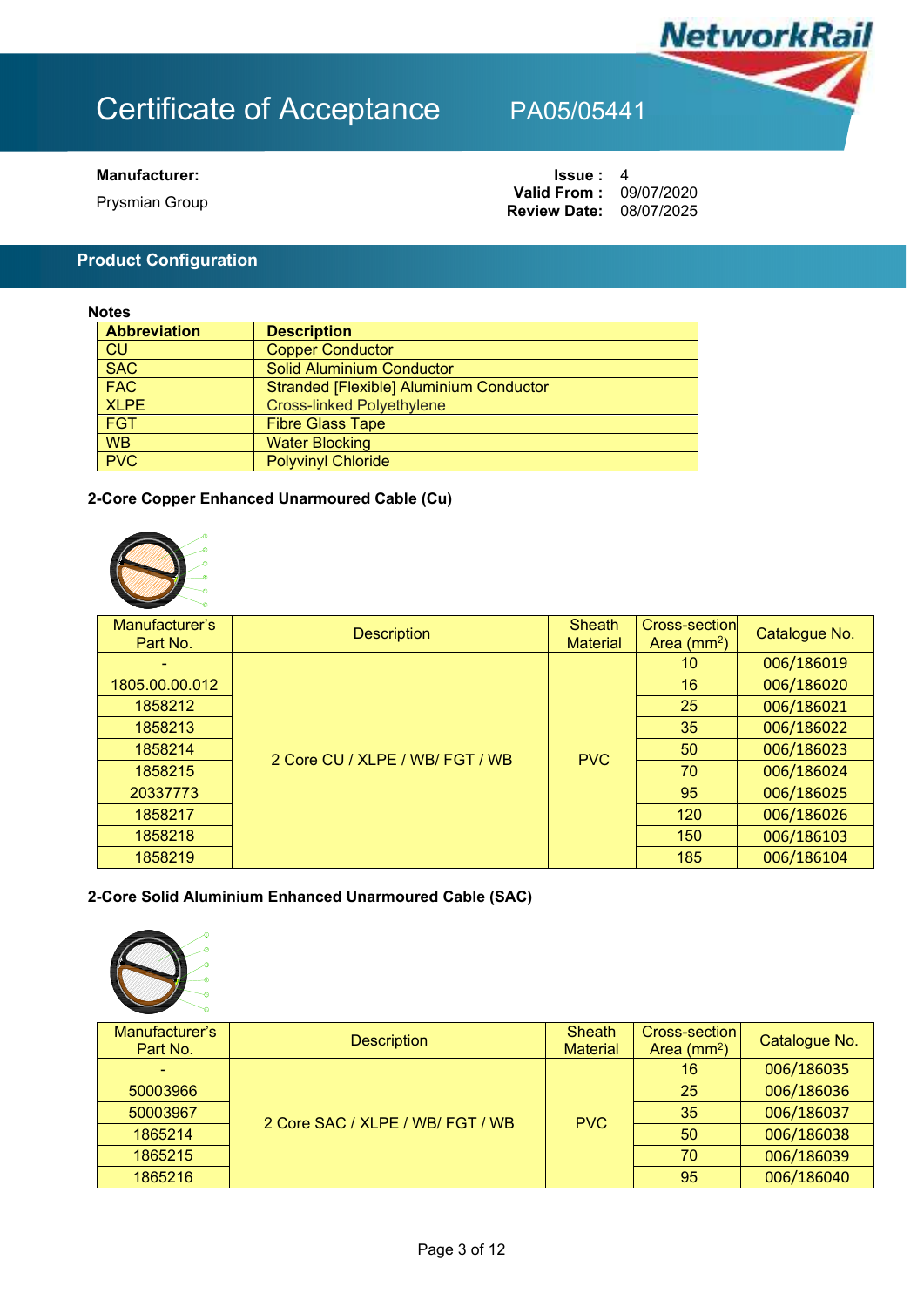

**Prysmian Group** 

**Manufacturer: ISSUE** : 4 **Review Date:** 08/07/2025 **Valid From: 09/07/2020** 

## **2-Core Stranded Aluminium Enhanced Unarmoured Cable (FAC)**

| Manufacturer's | <b>Description</b>               | <b>Sheath</b>   | Cross-section | Catalogue No. |
|----------------|----------------------------------|-----------------|---------------|---------------|
| Part No.       |                                  | <b>Material</b> | Area $(mm2)$  |               |
| 1865217        |                                  |                 | 120           | 006/186013    |
| 1865218        | 2 Core FAC / XLPE / WB/ FGT / WB | <b>PVC</b>      | 150           | 006/186014    |
| 1865219        |                                  |                 | 185           | 006/186015    |

## **3-Core Copper Enhanced Unarmoured Cable (Cu)**



| Manufacturer's<br>Part No. | <b>Description</b>              | <b>Sheath</b><br><b>Material</b> | Cross-section<br>Area $(mm2)$ | Catalogue No. |
|----------------------------|---------------------------------|----------------------------------|-------------------------------|---------------|
|                            |                                 |                                  | 10                            | 006/186111    |
| 18.05.00.00.043            |                                 |                                  | 16                            | 006/186112    |
| 1858312                    | 3 Core CU / XLPE / WB/ FGT / WB |                                  | 25                            | 006/186113    |
| 1858313                    |                                 | <b>PVC</b>                       | 35                            | 006/186114    |
| 1858314                    |                                 |                                  | 50                            | 006/186115    |
| 1858315                    |                                 |                                  | 70                            | 006/186116    |
| 1858316                    |                                 |                                  | 95                            | 006/186117    |
| 1858317                    |                                 |                                  | 120                           | 006/186118    |
| 1858318                    |                                 |                                  | 150                           | 006/186106    |
| 1858319                    |                                 |                                  | 185                           | 006/186107    |

## **3-Core Solid Aluminium Enhanced Unarmoured Cable (SAC)**



| Manufacturer's<br>Part No. | <b>Description</b>               | <b>Sheath</b><br><b>Material</b> | Cross-section I<br>Area $(mm2)$ | Catalogue No. |
|----------------------------|----------------------------------|----------------------------------|---------------------------------|---------------|
| 18.05.00.00.046            | 3 Core SAC / XLPE / WB/ FGT / WB | <b>PVC</b>                       | 16                              | 006/186127    |
| 18.05.00.00.047            |                                  |                                  | 25                              | 006/186128    |
| 18.05.00.00.025            |                                  |                                  | -35                             | 006/186129    |
| 1865314                    |                                  |                                  | 50                              | 006/186130    |
| 1865315                    |                                  |                                  | 70                              | 006/186131    |
| 1865316                    |                                  |                                  | 95                              | 006/186132    |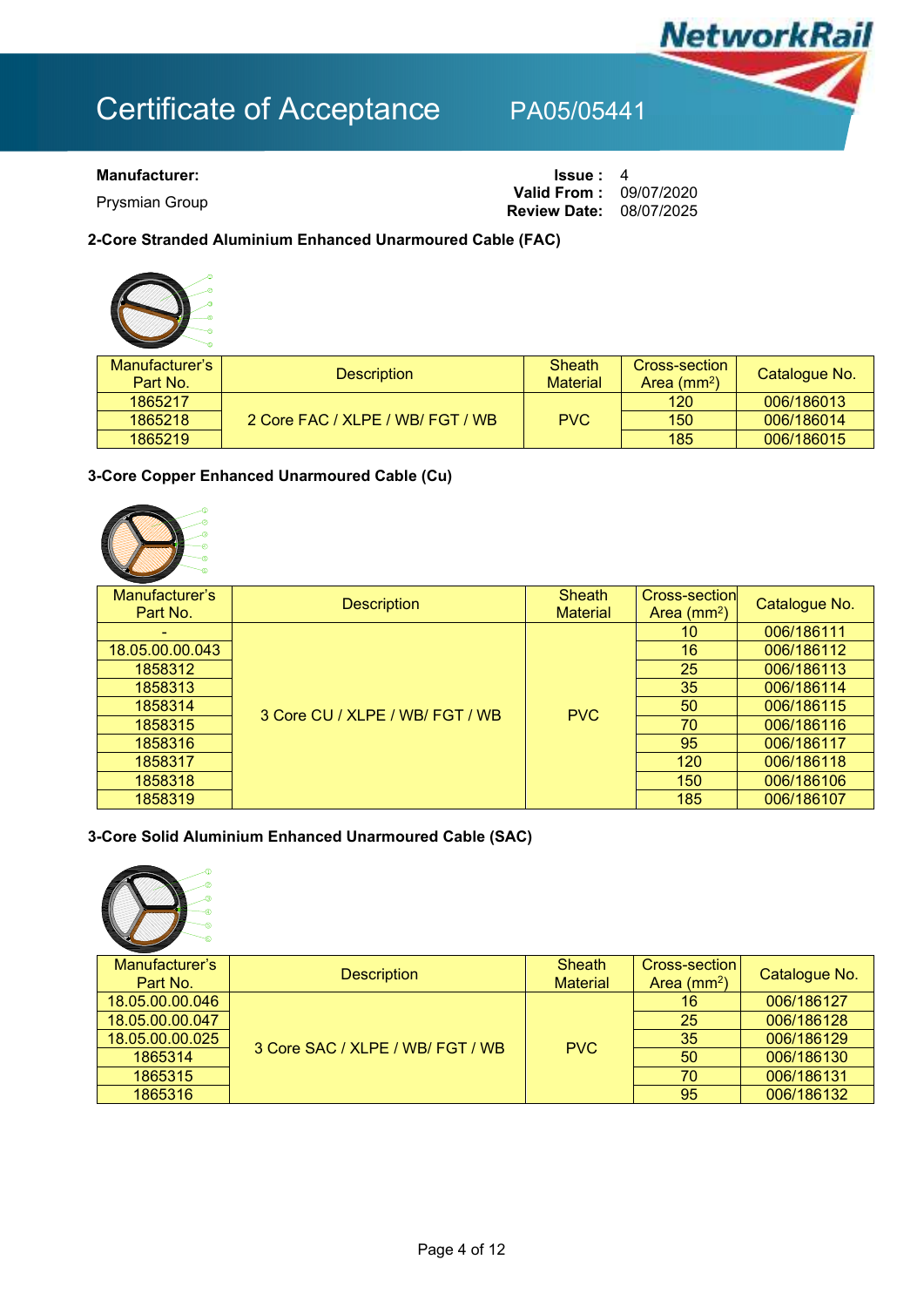

## **Manufacturer: ISSUE** : 4

**Prysmian Group** 

**Review Date:** 08/07/2025 **Valid From: 09/07/2020** 

**3-Core Stranded Aluminium Enhanced Unarmoured Cable (FAC)** 



| Manufacturer's<br>Part No. | <b>Description</b>               | Sheath<br><b>Material</b> | <b>Cross-section</b><br>Area $(mm2)$ | Catalogue No. |
|----------------------------|----------------------------------|---------------------------|--------------------------------------|---------------|
| 1865317                    |                                  |                           | 120                                  | 006/186141    |
| 1865318                    | 3 Core FAC / XLPE / WB/ FGT / WB | <b>PVC</b>                | 150                                  | 006/186142    |
| 1865319                    |                                  |                           | 185                                  | 006/186143    |

## **4-Core Copper Enhanced Unarmoured Cable (Cu)**



| Manufacturer's<br>Part No. | <b>Description</b>              | <b>Sheath</b><br><b>Material</b> | Cross-section<br>Area $(mm2)$ | Catalogue No. |
|----------------------------|---------------------------------|----------------------------------|-------------------------------|---------------|
|                            |                                 |                                  | 10                            | 006/186147    |
| 18.05.00.00.044            |                                 |                                  | 16                            | 006/186148    |
| 1858412                    | 4 Core CU / XLPE / WB/ FGT / WB |                                  | 25                            | 006/186149    |
| 1858413                    |                                 | <b>PVC</b>                       | 35                            | 006/186150    |
| 1858414                    |                                 |                                  | 50                            | 006/186151    |
| 1858415                    |                                 |                                  | 70                            | 006/186152    |
| 1858416                    |                                 |                                  | 95                            | 006/186153    |
| 1858417                    |                                 |                                  | 120                           | 006/186154    |
| 1858418                    |                                 |                                  | 150                           | 006/186108    |
| 1858419                    |                                 |                                  | 185                           | 006/186109    |

## **4-Core Solid Aluminium Enhanced Unarmoured Cable (SAC)**



| Manufacturer's Part ⊧<br>No. | <b>Description</b>               | Sheath<br><b>Material</b> | Cross-section I<br>Area $(mm2)$ | Catalogue No. |
|------------------------------|----------------------------------|---------------------------|---------------------------------|---------------|
| 1865414                      |                                  |                           | 50                              | 0006/186166   |
| 1865415                      | 4 Core SAC / XLPE / WB/ FGT / WB | <b>PVC</b>                | 70                              | 0006/186167   |
| 1865416                      |                                  |                           | 95                              | 0006/186168   |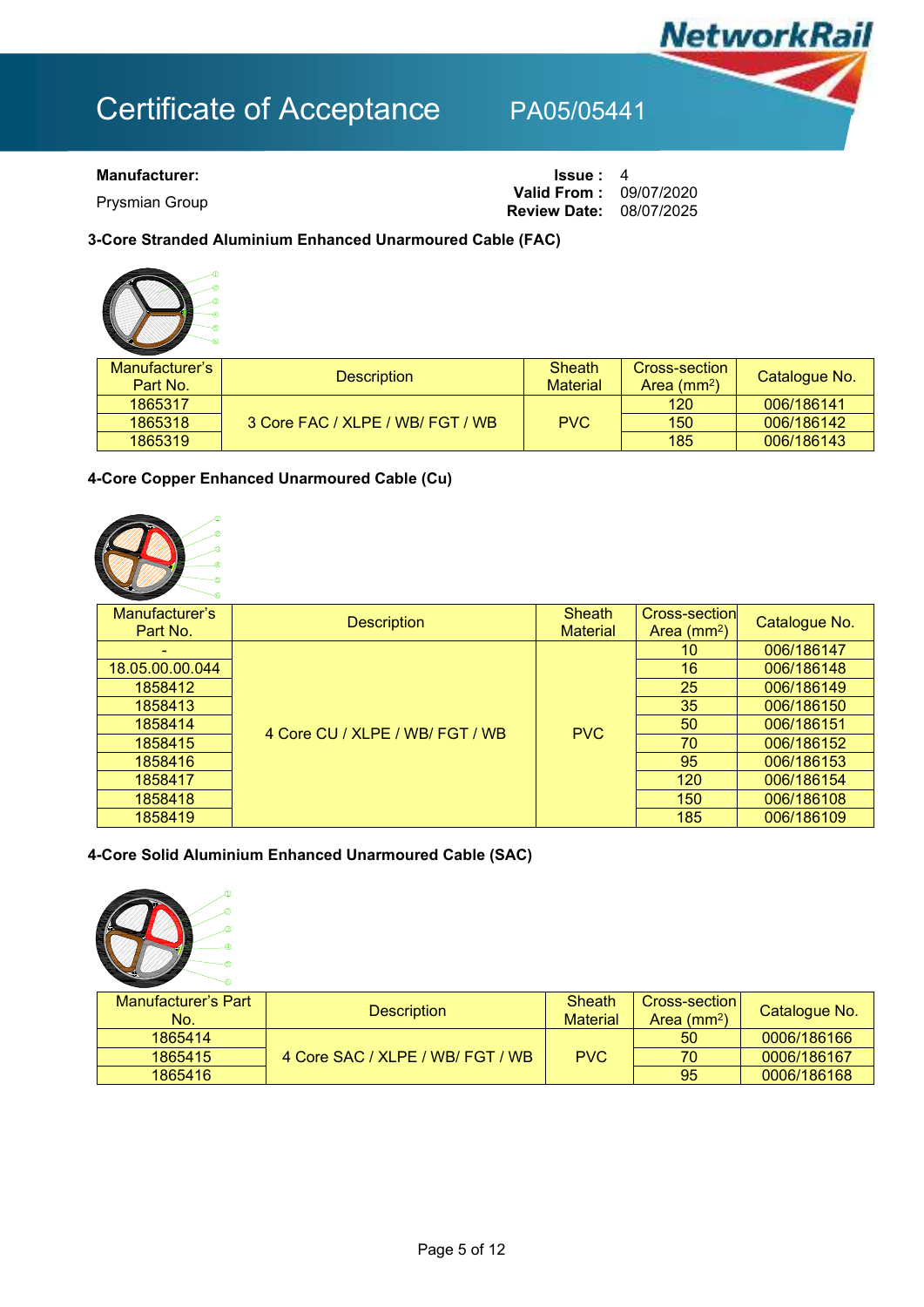

**Prysmian Group** 

**Manufacturer: ISSUE** : 4 **Review Date:** 08/07/2025 **Valid From: 09/07/2020** 

## **4-Core Stranded Aluminium Enhanced Unarmoured Cable (FAC)**



| Manufacturer's<br>Part No. | <b>Description</b>               | <b>Sheath</b><br><b>Material</b> | Cross-section<br>Area $(mm2)$ | Catalogue No. |
|----------------------------|----------------------------------|----------------------------------|-------------------------------|---------------|
| 18.05.00.00.048            | 4 Core FAC / XLPE / WB/ FGT / WB | <b>PVC</b>                       | 16                            | 006/186163    |
| 18.05.00.00.049            |                                  |                                  | 25                            | 006/186164    |
| 18.05.00.00.038            |                                  |                                  | 35                            | 006/186165    |
| 1865417                    |                                  |                                  | 120                           | 006/186177    |
| 1865418                    |                                  |                                  | 150                           | 006/186178    |
| 1865419                    |                                  |                                  | 185                           | 006/186179    |

## **Superseded Parts**

| Part No.                 | <b>Description</b>                           | <b>Catalogue No.</b> |
|--------------------------|----------------------------------------------|----------------------|
| <b>TBD When Ordering</b> | 2 CORE, 6SQMM CU, XLPE, FGT, PVC 0.6/1 KV    | 006/140002           |
| <b>TBD When Ordering</b> | 2 CORE, 6SQMM CU, XLPE, FGT, LS0H 0.6/1 KV   | 006/140003           |
| <b>TBD When Ordering</b> | 3 CORE, 6SQMM CU, XLPE, FGT, PVC 0.6/1 KV    | 006/140004           |
| <b>TBD When Ordering</b> | 3 CORE, 10SQMM CU, XLPE, FGT, PVC 0.6/1 KV   | 006/140005           |
| <b>TBD When Ordering</b> | 3 CORE, 16SQMM CU, XLPE, FGT, PVC 0.6/1 KV   | 006/140006           |
| <b>TBD When Ordering</b> | 3 CORE, 25SQMM CU, XLPE, FGT, PVC 0.6/1 KV   | 006/140007           |
| <b>TBD When Ordering</b> | 3 CORE, 35SQMM CU, XLPE, FGT, PVC 0.6/1 KV   | 006/140008           |
| <b>TBD When Ordering</b> | 3 CORE, 50SQMM CU, XLPE, FGT, PVC 0.6/1 KV   | 006/140009           |
| <b>TBD When Ordering</b> | 3 CORE, 70SQMM CU, XLPE, FGT, PVC 0.6/1 KV   | 006/140010           |
| <b>TBD When Ordering</b> | 3 CORE, 95SQMM CU, XLPE, FGT, PVC 0.6/1 KV   | 006/140011           |
| <b>TBD When Ordering</b> | 3 CORE, 120SQMM CU, XLPE, FGT, PVC 0.6/1 KV  | 006/140012           |
| <b>TBD When Ordering</b> | 3 CORE, 6SQMM CU, XLPE, FGT, LS0H 0.6/1 KV   | 006/140013           |
| <b>TBD When Ordering</b> | 3 CORE, 10SQMM CU, XLPE, FGT, LS0H 0.6/1 KV  | 006/140014           |
| <b>TBD When Ordering</b> | 3 CORE, 16SQMM CU, XLPE, FGT, LS0H 0.6/1 KV  | 006/140015           |
| <b>TBD When Ordering</b> | 3 CORE, 25SQMM CU, XLPE, FGT, LS0H 0.6/1 KV  | 006/140016           |
| <b>TBD When Ordering</b> | 3 CORE, 35SQMM CU, XLPE, FGT, LS0H 0.6/1 KV  | 006/140017           |
| <b>TBD When Ordering</b> | 3 CORE, 50SQMM CU, XLPE, FGT, LS0H 0.6/1 KV  | 006/140018           |
| <b>TBD When Ordering</b> | 3 CORE, 70SQMM CU, XLPE, FGT, LS0H 0.6/1 KV  | 006/140019           |
| <b>TBD When Ordering</b> | 3 CORE, 95SQMM CU, XLPE, FGT, LS0H 0.6/1 KV  | 006/140020           |
| <b>TBD When Ordering</b> | 3 CORE, 120SQMM CU, XLPE, FGT, LS0H 0.6/1 KV | 006/140021           |
| <b>TBD When Ordering</b> | 3 CORE, 16SQMM SAC, XLPE, FGT, PVC 0.6/1 KV  | 006/140022           |
| <b>TBD When Ordering</b> | 3 CORE, 25SQMM SAC, XLPE, FGT, PVC 0.6/1 KV  | 006/140023           |
| <b>TBD When Ordering</b> | 3 CORE, 35SQMM SAC, XLPE, FGT, PVC 0.6/1 KV  | 006/140024           |
| <b>TBD When Ordering</b> | 3 CORE, 50SQMM SAC, XLPE, FGT, PVC 0.6/1 KV  | 006/140025           |
| <b>TBD When Ordering</b> | 3 CORE, 70SQMM SAC, XLPE, FGT, PVC 0.6/1 KV  | 006/140026           |
| <b>TBD When Ordering</b> | 3 CORE, 95SQMM SAC, XLPE, FGT, PVC 0.6/1 KV  | 006/140027           |
| <b>TBD When Ordering</b> | 3 CORE, 120SQMM SAC, XLPE, FGT, PVC 0.6/1 KV | 006/140028           |
| <b>TBD When Ordering</b> | 3 CORE, 16SQMM SAC, XLPE, FGT, LS0H 0.6/1 KV | 006/140029           |
| <b>TBD When Ordering</b> | 3 CORE, 25SQMM SAC, XLPE, FGT, LS0H 0.6/1 KV | 006/140030           |
| <b>TBD When Ordering</b> | 3 CORE, 35SQMM SAC, XLPE, FGT, LS0H 0.6/1 KV | 006/140031           |
| <b>TBD When Ordering</b> | 3 CORE, 50SQMM SAC, XLPE, FGT, LS0H 0.6/1 KV | 006/140032           |
| <b>TBD When Ordering</b> | 3 CORE, 70SQMM SAC, XLPE, FGT, LS0H 0.6/1 KV | 006/140033           |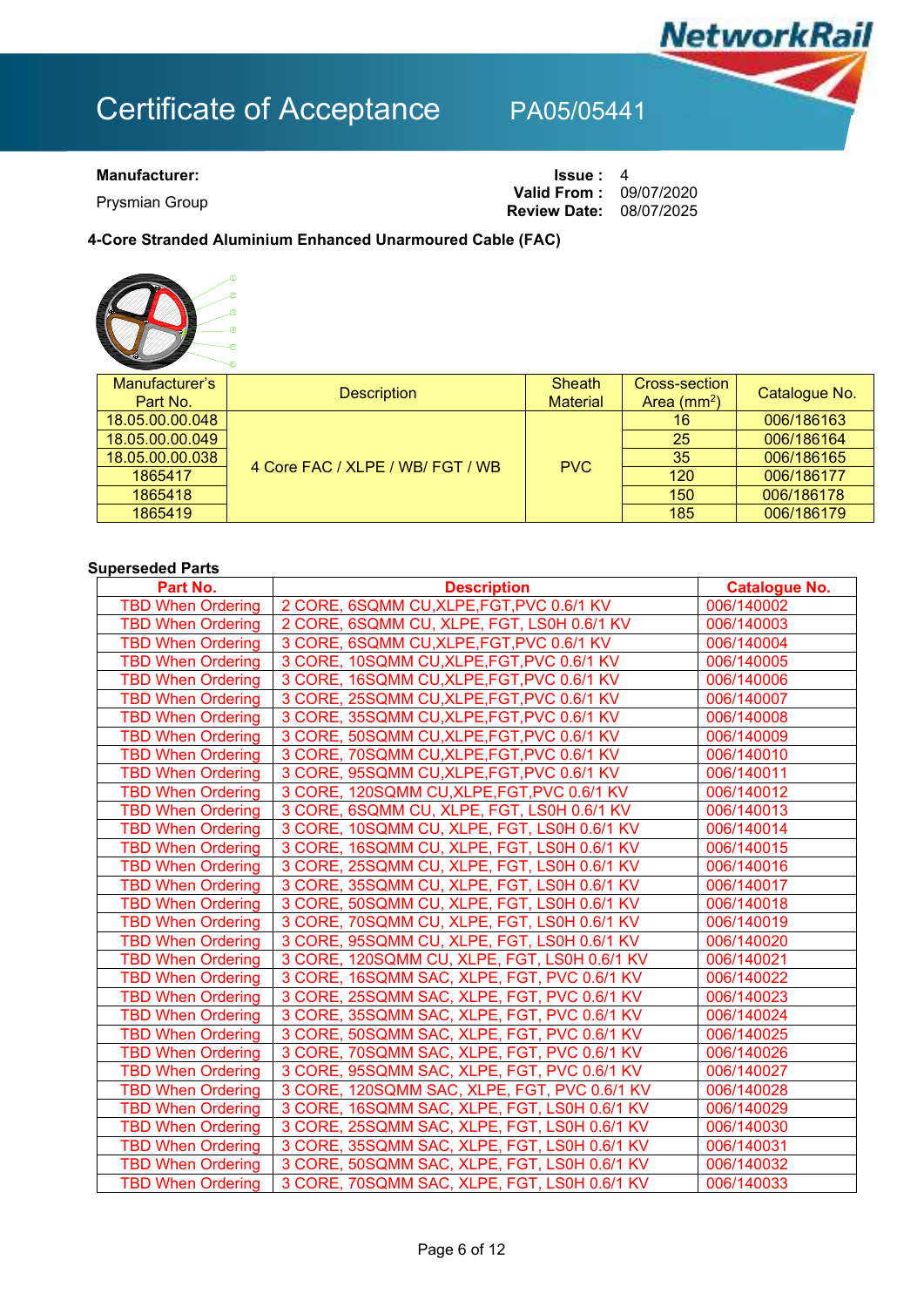**NetworkRail** 

### **Manufacturer: ISSUE** : 4 Prysmian Group **Valid From : Review Date:** 09/07/2020 08/07/2025

| Part No.                 | <b>Description</b>                            | <b>Catalogue No.</b> |
|--------------------------|-----------------------------------------------|----------------------|
| <b>TBD When Ordering</b> | 3 CORE, 95SQMM SAC, XLPE, FGT, LS0H 0.6/1 KV  | 006/140034           |
| <b>TBD When Ordering</b> | 3 CORE, 120SQMM SAC, XLPE, FGT, LS0H 0.6/1 KV | 006/140035           |
| <b>TBD When Ordering</b> | 4 CORE, 6SQMM CU, XLPE, FGT, PVC 0.6/1 KV     | 006/147003           |
| <b>TBD When Ordering</b> | 4 CORE, 10SQMM CU, XLPE, FGT, PVC 0.6/1 KV    | 006/147004           |
| <b>TBD When Ordering</b> | 4 CORE, 16SQMM CU, XLPE, FGT, PVC 0.6/1 KV    | 006/147005           |
| <b>TBD When Ordering</b> | 4 CORE, 25SQMM CU, XLPE, FGT, PVC 0.6/1 KV    | 006/147006           |
| <b>TBD When Ordering</b> | 4 CORE, 35SQMM CU, XLPE, FGT, PVC 0.6/1 KV    | 006/147007           |
| <b>TBD When Ordering</b> | 4 CORE, 50SQMM CU, XLPE, FGT, PVC 0.6/1 KV    | 006/147008           |
| <b>TBD When Ordering</b> | 4 CORE, 70SQMM CU, XLPE, FGT, PVC 0.6/1 KV    | 006/147009           |
| <b>TBD When Ordering</b> | 4 CORE, 95SQMM CU, XLPE, FGT, PVC 0.6/1 KV    | 006/147010           |
| <b>TBD When Ordering</b> | 4 CORE, 120SQMM CU, XLPE, FGT, PVC 0.6/1 KV   | 006/147011           |
| <b>TBD When Ordering</b> | 4 CORE, 6SQMM CU, XLPE, FGT, LS0H 0.6/1 KV    | 006/147012           |
| <b>TBD When Ordering</b> | 4 CORE, 10SQMM CU, XLPE, FGT, LS0H 0.6/1 KV   | 006/147013           |
| <b>TBD When Ordering</b> | 4 CORE, 16SQMM CU, XLPE, FGT, LS0H 0.6/1 KV   | 006/147014           |
| <b>TBD When Ordering</b> | 4 CORE, 25SQMM CU, XLPE, FGT, LS0H 0.6/1 KV   | 006/147015           |
| <b>TBD When Ordering</b> | 4 CORE, 35SQMM CU, XLPE, FGT, LS0H 0.6/1 KV   | 006/147016           |
| <b>TBD When Ordering</b> | 4 CORE, 50SQMM CU, XLPE, FGT, LS0H 0.6/1 KV   | 006/147017           |
| <b>TBD When Ordering</b> | 4 CORE, 70SQMM CU, XLPE, FGT, LS0H 0.6/1 KV   | 006/147018           |
| <b>TBD When Ordering</b> | 4 CORE, 95SQMM CU, XLPE, FGT, LS0H 0.6/1 KV   | 006/147019           |
| <b>TBD When Ordering</b> | 4 CORE, 120SQMM CU, XLPE, FGT, LS0H 0.6/1 KV  | 006/147020           |
| <b>TBD When Ordering</b> | 4 CORE, 16SQMM SAC, XLPE, FGT, PVC 0.6/1 KV   | 006/147021           |
| <b>TBD When Ordering</b> | 4 CORE, 25SQMM SAC, XLPE, FGT, PVC 0.6/1 KV   | 006/147022           |
| <b>TBD When Ordering</b> | 4 CORE, 35SQMM SAC, XLPE, FGT, PVC 0.6/1 KV   | 006/147023           |
| <b>TBD When Ordering</b> | 4 CORE, 50SQMM SAC, XLPE, FGT, PVC 0.6/1 KV   | 006/147024           |
| <b>TBD When Ordering</b> | 4 CORE, 70SQMM SAC, XLPE, FGT, PVC 0.6/1 KV   | 006/147025           |
| <b>TBD When Ordering</b> | 4 CORE, 95SQMM SAC, XLPE, FGT, PVC 0.6/1 KV   | 006/147026           |
| <b>TBD When Ordering</b> | 4 CORE, 120SQMM SAC, XLPE, FGT, PVC 0.6/1 KV  | 006/147027           |
| <b>TBD When Ordering</b> | 4 CORE, 16SQMM SAC, XLPE, FGT, LS0H 0.6/1 KV  | 006/147028           |
| <b>TBD When Ordering</b> | 4 CORE, 25SQMM SAC, XLPE, FGT, LS0H 0.6/1 KV  | 006/147029           |
| <b>TBD When Ordering</b> | 4 CORE, 35SQMM SAC, XLPE, FGT, LS0H 0.6/1 KV  | 006/147030           |
| <b>TBD When Ordering</b> | 4 CORE, 50SQMM SAC, XLPE, FGT, LS0H 0.6/1 KV  | 006/147031           |
| <b>TBD When Ordering</b> | 4 CORE, 70 SQMM SAC, XLPE, FGT, LS0H 0.6/1 KV | 006/147032           |
| <b>TBD When Ordering</b> | 4 CORE, 95SQMM SAC, XLPE, FGT, LS0H 0.6/1 KV  | 006/147033           |
| <b>TBD When Ordering</b> | 4 CORE, 120SQMM SAC, XLPE, FGT, LS0H 0.6/1 KV | 006/147034           |

## **Assessed Documentation**

| <b>Reference</b> | <b>Title</b>                                                    | Doc.<br>Rev. | <b>Date and Applies</b><br>to Cert. issue No. |  |
|------------------|-----------------------------------------------------------------|--------------|-----------------------------------------------|--|
|                  | PA05/05441 Product Acceptance Submittal                         | 3            | 23/02/2013                                    |  |
|                  | Acceptance process details                                      | 3            | 23/02/2013                                    |  |
|                  | <b>Compliance with standards</b>                                | 3            | 23/02/2013                                    |  |
|                  | <b>Product reliability</b>                                      |              | 23/02/2013                                    |  |
|                  | <b>Configuration Data</b>                                       | 3            | 23/02/2013                                    |  |
|                  | Appendix A1 - BSI Certificate Of Registration-<br>ISO 9001 2008 | 3            | 23/02/2013                                    |  |
|                  | Appendix A2 - Basic Approval                                    |              | 23/02/2013                                    |  |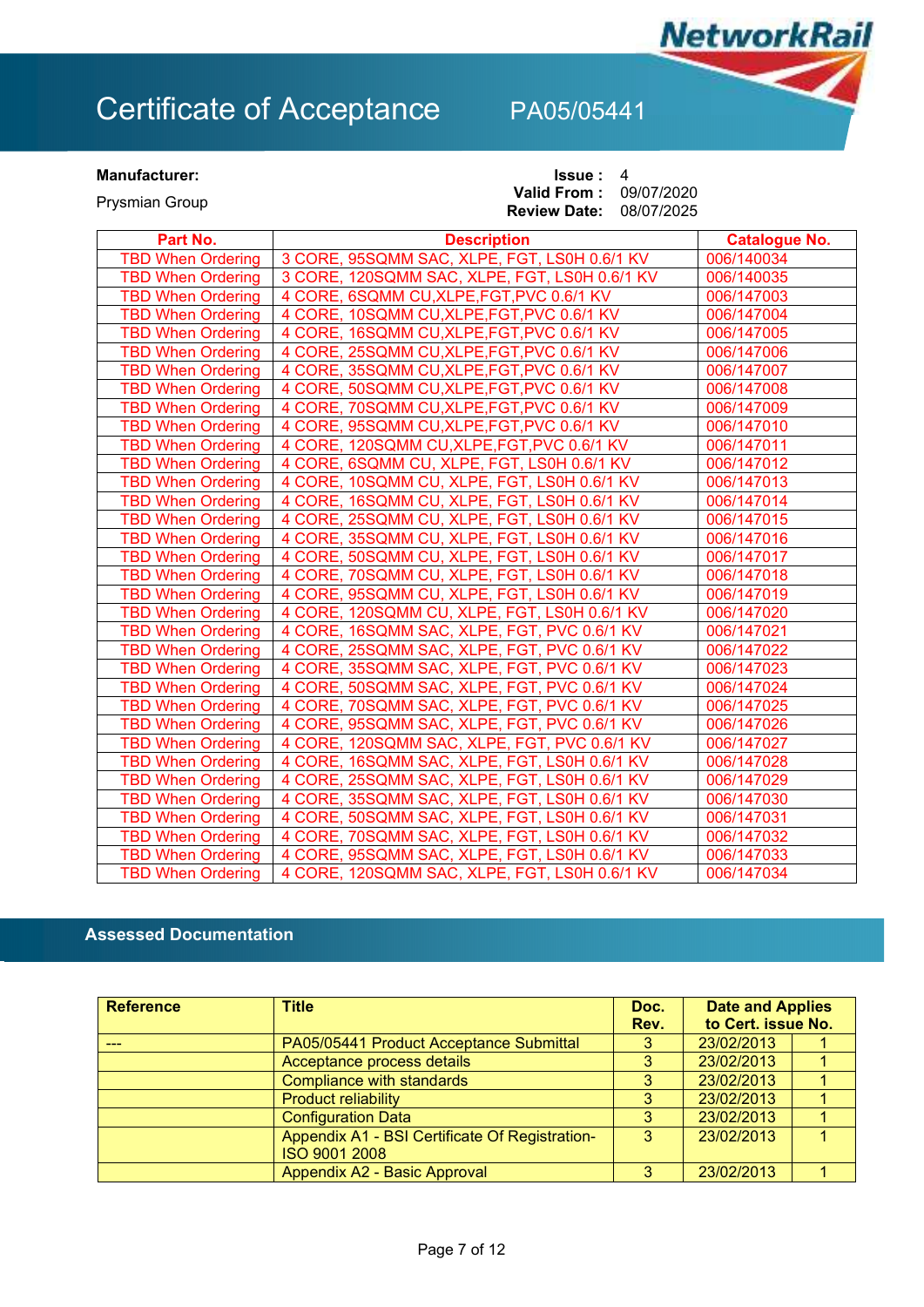**Prysmian Group** 

**Manufacturer: ISSUE** : 4 **Valid From: 09/07/2020** 

**Review Date:** 08/07/2025

**NetworkRail** 

| <b>Reference</b> | <b>Title</b>                                                                          | Doc.           | <b>Date and Applies</b> |                |
|------------------|---------------------------------------------------------------------------------------|----------------|-------------------------|----------------|
|                  |                                                                                       | Rev.           | to Cert. issue No.      |                |
|                  | Appendix A3 - ERA impact Testing Report                                               | 3              | 23/02/2013              |                |
|                  | Appendix B - NRL2ELP27408 Compliance<br><b>Matrix</b>                                 | 3              | 23/02/2013              | $\mathbf{1}$   |
|                  | Appendix C1 - Aluminium Two Round Cores -<br><b>Cable Section Drawing</b>             | 3              | 23/02/2013              | 1              |
|                  | <b>Appendix C2 - Aluminium Two Sectoral Cores</b><br>- Cable Section Drawing          | $\mathbf{3}$   | 23/02/2013              | $\mathbf{1}$   |
|                  | Appendix C3 - Aluminium Three Round Cores<br>- Cable Section Drawing                  | $\mathbf{3}$   | 23/02/2013              | $\overline{1}$ |
|                  | Appendix C4 - Aluminium Three Sectoral<br><b>Cores - Cable Section Drawing</b>        | 3              | 23/02/2013              | 1              |
|                  | Appendix C5 - Aluminium Four Round Cores -<br><b>Cable Section Drawing</b>            | 3              | 23/02/2013              | $\overline{1}$ |
|                  | Appendix C6 - Aluminium Four Sectoral Cores<br>- Cable Section Drawing                | 3              | 23/02/2013              | $\mathbf{1}$   |
|                  | Appendix C7 - Copper Two Round Cores -<br><b>Cable Section Drawing</b>                | 3              | 23/02/2013              | $\mathbf{1}$   |
|                  | Appendix C8 - Copper Two Sectoral Cores -<br><b>Cable Section Drawing</b>             | 3              | 23/02/2013              | $\mathbf{1}$   |
|                  | Appendix C9 - Copper Three Round Cores -<br><b>Cable Section Drawing</b>              | 3              | 23/02/2013              | $\overline{1}$ |
|                  | Appendix C10 - Copper Three Sectoral Cores<br>- Cable Section Drawing                 | 3              | 23/02/2013              | $\mathbf{1}$   |
|                  | <b>Appendix C11 - Copper Four Round Cores -</b><br><b>Cable Section Drawing</b>       | 3              | 23/02/2013              | $\overline{1}$ |
|                  | Appendix C12 - Copper Four Sectoral Cores -<br><b>Cable Section Drawing</b>           | 3              | 23/02/2013              | $\overline{1}$ |
|                  | Appendix D1 - Aluminium Two Round Cores<br><b>LSOH - Cable Section Drawing</b>        | 3              | 23/02/2013              | $\mathbf{1}$   |
|                  | Appendix D2 - Aluminium Two Sectoral Cores<br><b>LSOH - Cable Section Drawing</b>     | $\overline{3}$ | 23/02/2013              | $\overline{1}$ |
|                  | Appendix D3 - Aluminium Three Round Cores<br><b>LSOH - Cable Section Drawing</b>      | 3              | 23/02/2013              | $\overline{1}$ |
|                  | Appendix D4 - Aluminium Three Sectoral<br>Cores LSOH - Cable Section Drawing          | 3              | 23/02/2013              | 1              |
|                  | Appendix D5 - Aluminium Four Round Cores<br><b>LSOH - Cable Section Drawing</b>       | 3              | 23/02/2013              | $\overline{1}$ |
|                  | Appendix D6 - Aluminium Four Sectoral Cores<br><b>LSOH - Cable Section Drawing</b>    | $\overline{3}$ | 23/02/2013              | $\mathbf{1}$   |
|                  | <b>Appendix D7 - Copper Two Round Cores</b><br><b>LSOH - Cable Section Drawing</b>    | 3              | 23/02/2013              | $\mathbf{1}$   |
|                  | <b>Appendix D8 - Copper Two Sectoral Cores</b><br><b>LSOH - Cable Section Drawing</b> | $\overline{3}$ | 23/02/2013              | $\mathbf{1}$   |
|                  | Appendix D9 - Copper Three Round Cores<br><b>LSOH - Cable Section Drawing</b>         | 3              | 23/02/2013              | $\mathbf{1}$   |
|                  | Appendix D10 - Copper Three Sectoral Cores<br><b>LSOH - Cable Section Drawing</b>     | 3              | 23/02/2013              | $\mathbf{1}$   |
|                  | Appendix D11 - Copper Four Round Cores<br><b>LSOH - Cable Section Drawing</b>         | 3              | 23/02/2013              | $\overline{1}$ |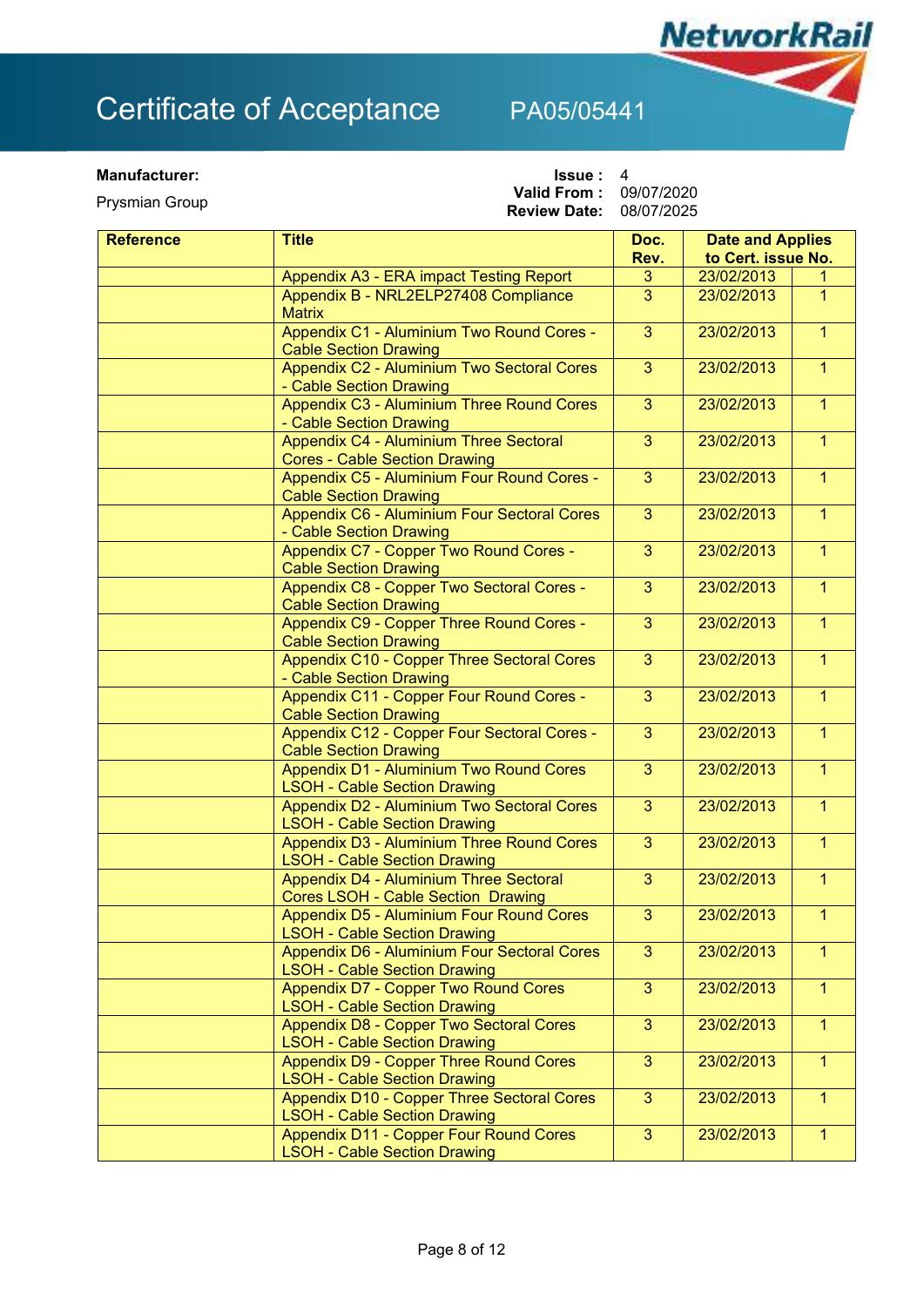**Prysmian Group** 

**Manufacturer: ISSUE** : 4 **Valid From: 09/07/2020** 

**Review Date:** 08/07/2025

**NetworkRail** 

| <b>Reference</b>    | <b>Title</b>                                                                | Doc.           | <b>Date and Applies</b> |                |
|---------------------|-----------------------------------------------------------------------------|----------------|-------------------------|----------------|
|                     |                                                                             | Rev.           | to Cert. issue No.      |                |
|                     | Appendix D12 - Copper Four Sectoral Cores                                   | 3              | 23/02/2013              |                |
|                     | <b>LSOH - Cable Section Drawing</b>                                         |                |                         |                |
|                     | Appendix E1 - NRL2ELP27408 - IEC60502-1                                     | 3              | 23/02/2013              | 1              |
|                     | <b>Type Test Report</b>                                                     |                |                         |                |
|                     | <b>Appendix E2 - Quality Plan Aluminium</b>                                 | $\overline{3}$ | 23/02/2013              | $\overline{1}$ |
|                     | conductors LSOH sheathed cables                                             |                |                         |                |
|                     | Appendix E3 - Quality Plan Aluminium                                        | $\overline{3}$ | 23/02/2013              | $\overline{1}$ |
|                     | conductors PVC sheathed cables                                              |                |                         |                |
|                     | Appendix E4 - Quality Plan Copper conductors<br><b>LSOH sheathed cables</b> | $\overline{3}$ | 23/02/2013              | $\overline{1}$ |
|                     | <b>Appendix E5 - Quality Plan Copper conductors</b>                         | $\overline{3}$ | 23/02/2013              | $\overline{1}$ |
|                     | <b>PVC</b> sheathed cables                                                  |                |                         |                |
|                     | <b>Appendix F1 - Technical Data Sheet TDS</b>                               | $\overline{3}$ | 23/02/2013              | $\overline{1}$ |
|                     | <b>LS0H Cables</b>                                                          |                |                         |                |
|                     | Appendix F2 - Technical Datasheet TDS PVC                                   | 3              | 23/02/2013              | 1              |
|                     | <b>Sheathed Cables</b>                                                      |                |                         |                |
|                     | PA05_05411 AR Sponsor Evidence Report                                       | $\mathbf{1}$   | 23/02/2013              | $\mathbf{1}$   |
|                     | <b>Engineering Verification and Validation matrix</b>                       |                | 18/04/2018              | $\overline{3}$ |
|                     | Compliance commentary spreadsheet                                           |                | 18/04/2018              | $\overline{3}$ |
| Folder <sub>3</sub> | GA Drawings for all additional configurations                               |                | 18/04/2018              | $\overline{3}$ |
|                     | <b>Example cable marking</b>                                                |                | 18/04/2018              | $\overline{3}$ |
| <b>CER18006</b>     | Declaration of compliance specific to water                                 |                | 18/04/2018              | 3              |
|                     | blocking powder                                                             |                |                         |                |
| Folder <sub>6</sub> | Internal Type test reports:                                                 |                | 18/04/2018              | 3              |
|                     | <b>Bending test report</b>                                                  |                | 18/04/2018              | $\overline{3}$ |
|                     | Type test report NR/L2/SIGELP/27408                                         |                | 18/04/2018              | $\overline{3}$ |
|                     | Type test report BS 7889                                                    |                | 18/04/2018              | 3              |
|                     | Scanner register of thickness - 2X50 AL                                     |                | 18/04/2018              | $\overline{3}$ |
| Folder <sub>7</sub> | <b>External Type test reports:</b>                                          |                | 18/04/2018              | 3              |
| Folder <sub>8</sub> | <b>Quality documentation:</b>                                               |                | 18/04/2018              | 3              |
|                     | <b>ISO 9001</b>                                                             |                | 18/04/2018              | $\overline{3}$ |
|                     | <b>ISO 14000</b>                                                            |                | 18/04/2018              | 3              |
|                     | <b>OSHAS 18001</b>                                                          |                | 18/04/2018              | 3              |
| Folder 9            | Images                                                                      |                | 18/04/2018              | $\overline{3}$ |
| Folder 10           | <b>O&amp;M Manuals:</b>                                                     |                | 18/04/2018              | 3              |
|                     | Additional information to O&M                                               |                | 18/04/2018              | $\overline{3}$ |
|                     | Additional information - general                                            |                | 18/04/2018              | 3              |
|                     | Manual handling and storage                                                 |                | 18/04/2018              | 3              |
| Folder 11           | Data sheets for all additional configuration                                |                | 18/04/2018              | 3              |
|                     | <b>items</b>                                                                |                |                         |                |
|                     | Correspondence between Matthew Blakeburn                                    |                | 09-07-20                |                |
|                     | and Martin Cooper re. Acquisition of General                                |                |                         | 4              |
|                     | Cables - range extended.                                                    |                |                         |                |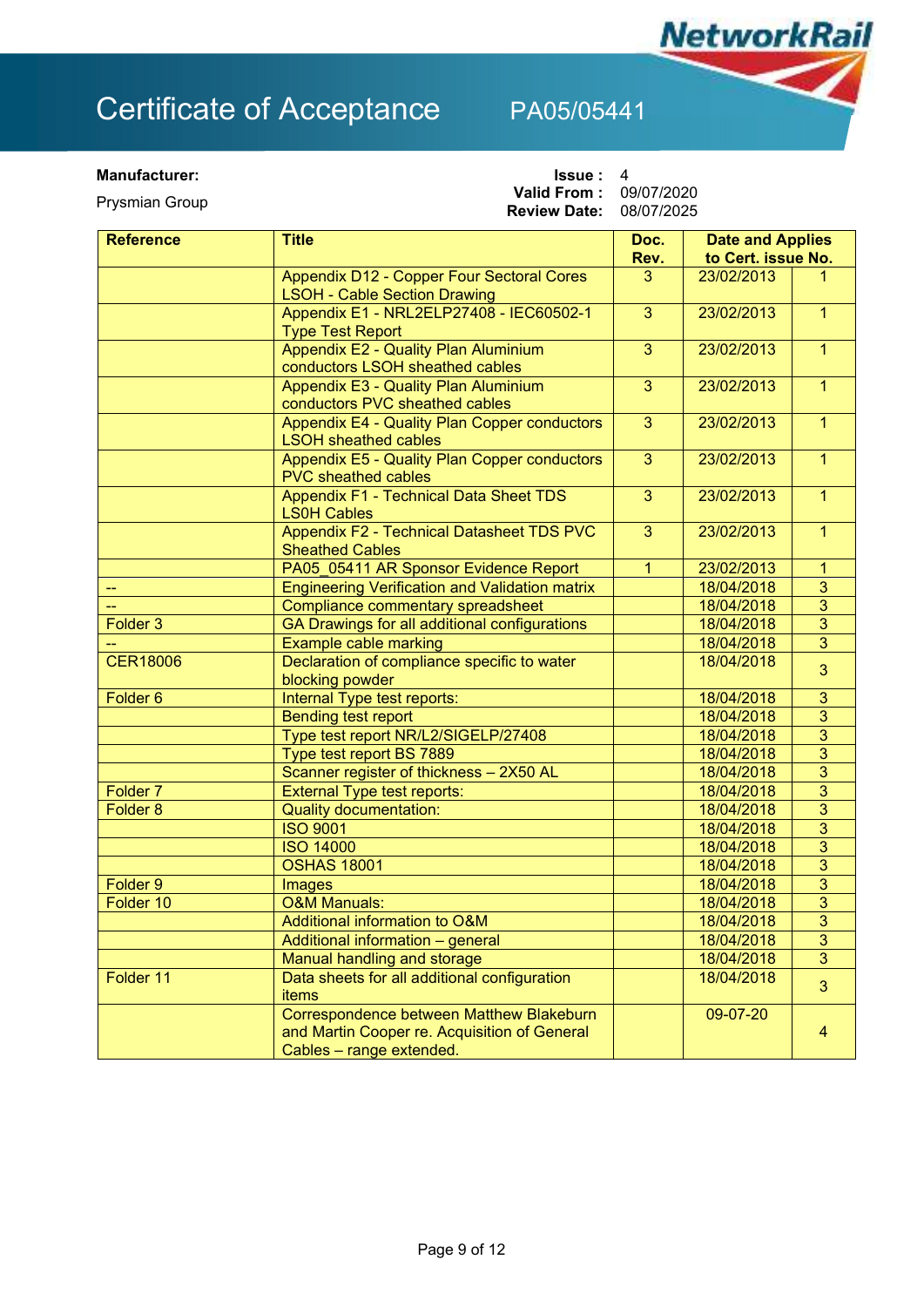

**Prysmian Group** 

## **Manufacturer: ISSUE** : 4 **Review Date:** 08/07/2025 **Valid From: 09/07/2020**

## **Manuals and Training Materials**

| <b>Reference</b> | <b>Title</b>                                  | Doc.<br>Rev. | <b>Date and Applies</b><br>to Cert. issue No. |  |
|------------------|-----------------------------------------------|--------------|-----------------------------------------------|--|
| APEX - ERA       | Damage withstand capability for 2-core cables |              | 18/04/2018                                    |  |

## **Certificate History**

| <b>Issue</b> | <b>Date</b> | <b>Issue History</b>                                                                                                                                                       |
|--------------|-------------|----------------------------------------------------------------------------------------------------------------------------------------------------------------------------|
|              | 11/04/2013  | First accepted for use                                                                                                                                                     |
|              | 15/05/2017  | 2-core cables suspended from future purchase, excepting CSA 6mm <sup>2</sup>                                                                                               |
| 3            | 18/04/2018  | Addition of cables compliant with requirements NR/L2/SIGELP/27408<br>Issue 3: Signalling Power Distribution Cables.<br>Suspension of Cables not compliant to latest issue. |
|              | 09/07/2020  | Prysmian Group acquisition of General Cables - Cable range extended                                                                                                        |

## **Contact Details**

Matthew Blakeburn UK Sales Manager mblakeburn@generalcable.co.uk

Ernest Brigden Senior Design Authority Engineer (E&P) Signalling Innovations Group Network Rail Infrastructure Projects Ernest.Brigden@networkrail.co.uk

## **Manufacturer Sponsor Sponsor Lead Reviewing Engineer**

Simba Masvaure Engineer **Distribution** Simba.Masvaure@networkrail.co.uk

Martin Cooper Senior Engineer – Distribution Martin.Cooper3@networkrail.co.uk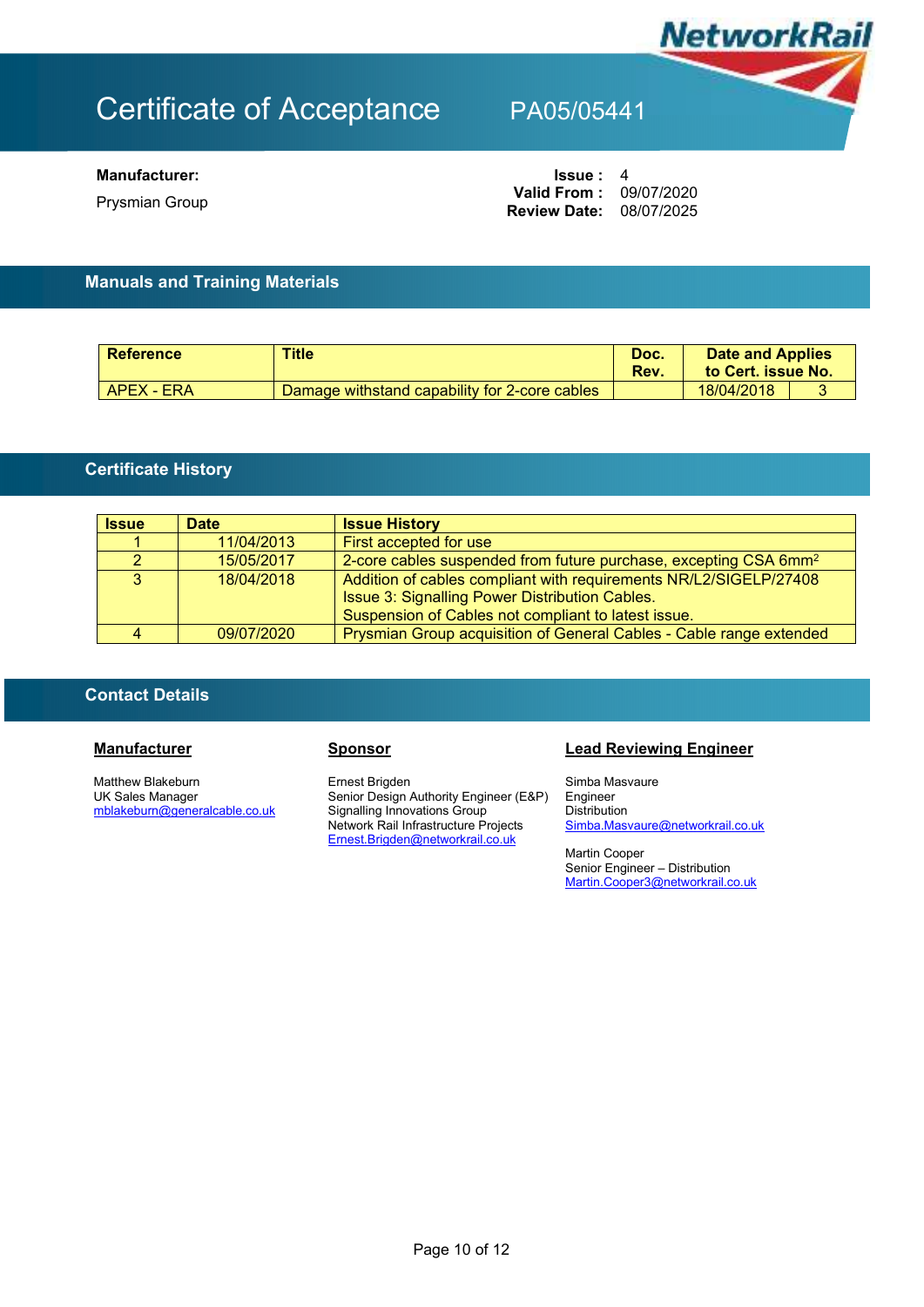

**Prysmian Group** 

**Manufacturer: Issue :** 4 **Review Date:** 08/07/2025 Valid From: 09/07/2020

NetworkRail

**General Terms & Conditions** 

### **1) General**

1) This certificate can only be amended by Network Rail Product Acceptance, the Professional Head or nominated delegate. Any alterations made by a other persons will invalidate the entire certificate.

2) Failure to abide by the requirements in this Certificate of Acceptance may invalidate the certificate, thereby restricting the right to operate the product and / or limiting the future supply and deployment of the product on the infrastructure.

3) Upon the review date this certificate and the product it relates to is invalid and not accepted for use. Manufacturers are to make an application for a review prior to the review date.

### **2) Manufacturer**

### The Manufacturer shall:

1) Ensure that all products supplied comply with the standards defined in the Acceptance Requirements or otherwise documented as part of the assessment, including meeting the reliability requirements included in the Acceptance Requirements and in any deed of warranty for the relevant certificate number.

2) Notify Network Rail Product Acceptance:

a. Within 48 hours, of any deficiencies affecting the quality, functionality or safety integrity of the product

(including corrective action undertaken or proposed).

b. Of any intended change to the accepted product; changes include:

i. a change to the product configuration (to the actual product or its application);

ii. a variation to or addition of manufacturing locations or processes;

iii. a change in the name or ownership of the manufacturing company;

iv. any changes to the ability or intention to support with technical services, spares or repairs.

3) The Manufacturer shall provide Network Rail Product Acceptance or National Supply Chain (NSC) at least 12 (twelve) months notice of its intention to discontinue supply or to provide such notice as is reasonable if such discontinuance is outside its control and will offer the opportunity of a Last Time Buy to Network Rail together with date for last order placement and supply of the parts affected. The introduction of proposed alternative products shall be communicated to Network Rail Product Acceptance.

4) Provide further copies of operating and maintenance manuals to purchasers / users of the product as necessary (including certificates of conformance, calibration etc).

5) Provide further copies of training manuals and an appropriate level of training to purchasers or users of the product as necessary. 6) Where applicable, specialist technical support, repairs and servicing of the product shall be carried out by the Original Equipment Manufacturer (OEM) or authorised agent only.

7) Network Rail may request information from the manufacturer to prove product compliance with clauses 1 and 2 above and reserve the right to suspend and/or withdraw any application where information is not forthcoming within a reasonable timeframe.

8) In accordance with Network Rail's Quality Assurance Policy Statement 2011, where the specification and/or Product Acceptance Certificates specify quality assurance classifications (QA1 to QA5) for the products, the manufacturer shall comply with the specified level of quality assurance for each product and allow Network Rail access to carry out its quality assurance checks.

9) The manufacturer shall give Network Rail's representatives access at all reasonable times to its premises and allow them to inspect its quality systems and production methods and, if requested, to inspect, examine and test the products both during and after their manufacture and the materials being used in their manufacture.

### **3) Conditions of Use**

Specifiers, installers, operators, maintainers, etc. using the product shall:

1) Comply with the certificate conditions. If a condition is not understood guidance must be sought from Network Rail

Product Acceptance.

2) Check that the application of use complies with the relevant certificate's scope of acceptance.

3) Report any defect if it is a design or manufacturing fault likely to affect performance and/or the safe operation of the railway in writing to Network Rail Product Acceptance.

4) Inform Network Rail Product Acceptance in writing of a change to the product configuration (or to the actual product or its application).

5) Operate, maintain and service the product in accordance with Network Rail standards and Operation and Maintenance manuals as appropriate.

6) Be appropriately trained and authorised for the installation, maintenance and use of the product.